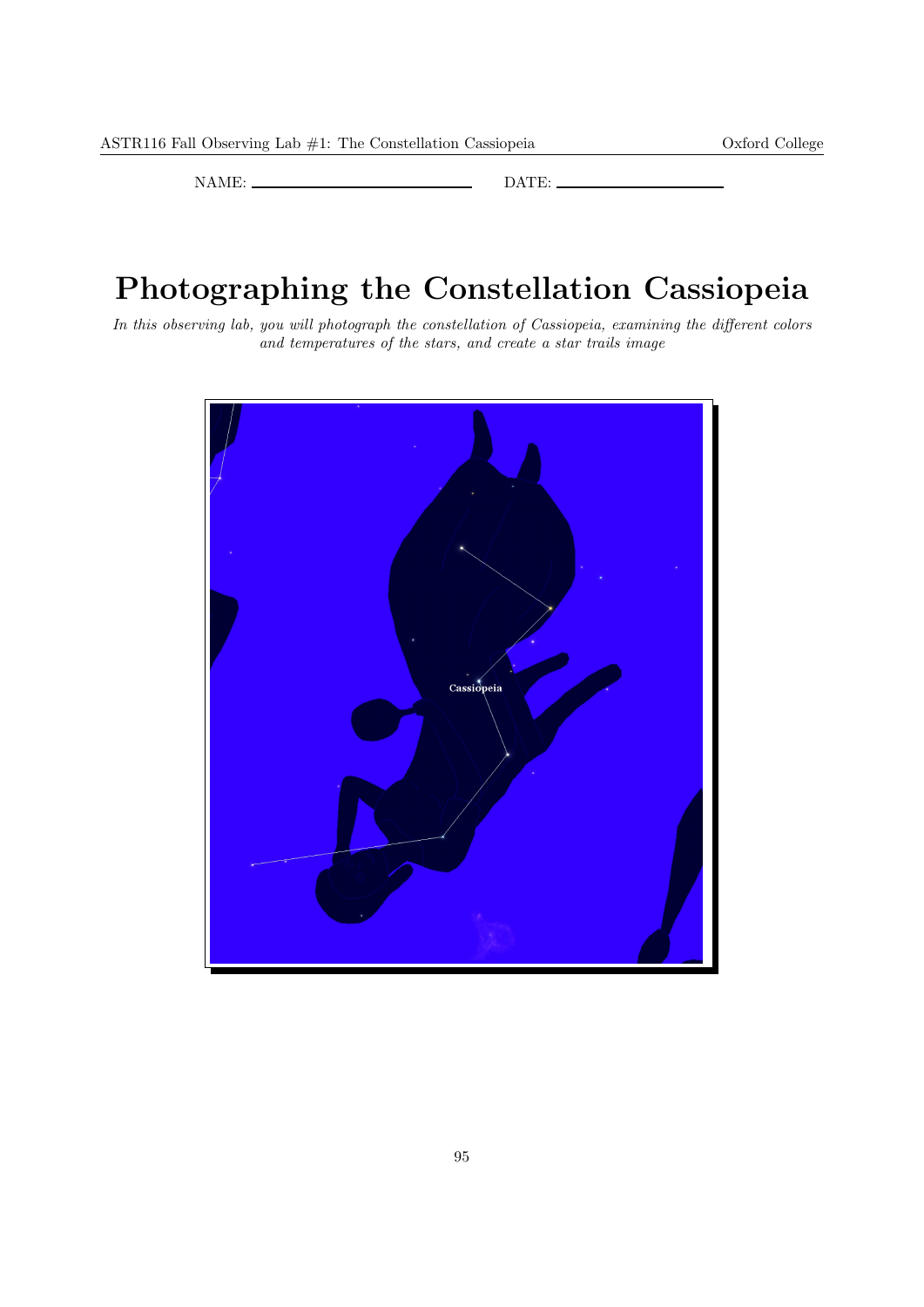## Procedures for Photographing the Cassiopeia Constellation

#### 1. At Night: Photographing the Constellation Cassiopeia.

Dr. Segre will help you with setting up the camera and computer to do this, but there are several things to pay attention to. The most important is the exposure time of the camera. The exposure time is how long the camera is recording the image. In normal daytime photography, in sunlight for instance, typical camera exposure times are only about  $1/100^{th}$  of a second. At night however, because there is so little light, the camera needs much longer exposure times to collect enough light to form an image. Typical exposure times for star photography are 5 - 30 seconds.

- 1. Look towards the North East and locate the constellation Cassiopeia by eye. Cassiopeia looks like a distinctive "W" on its side in the sky. Check with the SkySafari app to make sure you see it.
- 2. Once you've found Cassiopeia, point the camera in its direction and take a series of test photographs with a short, 5 second, exposure while you move the camera around until you are sure that the whole constellation is in the field of view of the camera. Finally, increase the exposure time to 30 seconds and take a photo. You should able to see in the photograph most, if not all, of the stars that make up the constellation.
- 3. To make a star trail image of Cassiopeia, you will need to take consecutive photos of Cassiopeia over a 15 minute period. For example, if you find that you get a good single image with an exposure time of 30 seconds, then take 30 consecutive images, one after another, for 15 minutes total. This process can be done automatically using the intervalometer device that plugs into the camera. Later on, back in the lab, you will take those 30 images and create a star trail image using the software program StarStax.

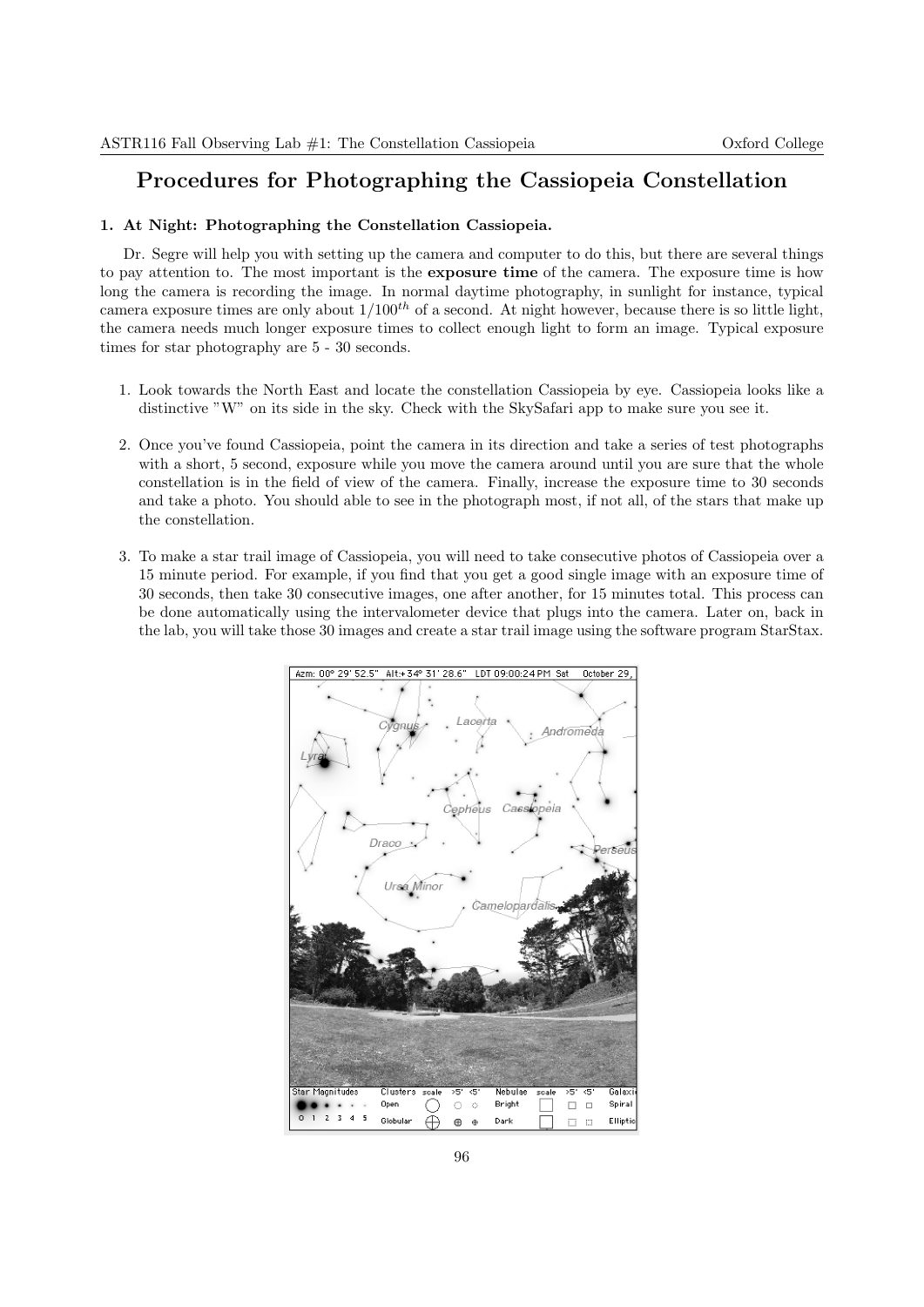## Photo Analysis Back in the Lab

To complete this observational lab, you will need to do two things:

- 1. Create an image of the constellation Cassiopeia with the names of all of the stars labeled.
- 2. Create a star trails image of Cassiopeia.

.

You will first need to get all of the photos that you took. To do that, go to the class webpage at www.philsegre.com and course Intro. to Astronomy ASTR116  $\rightarrow$  ASTR116 Fall 2017. Download the photos for your group onto your computer.

#### SLIDE #1: Photograph of Cassiopeia

Choose any one of your photos of Cassiopeia. The goal is to identify and label the main stars in the constellation Cassiopeia. To do this you will need to be able to write text and draw lines on the image, and this can be easily done in Powerpoint.

- 1. Begin by downloading and opening the file Constellation-Lab-Template.pptx from the class webpage.
- 2. Drag any one of your Cassiopeia images onto one of the pages and rescale the image to fill almost the entire page. To increase the brightness of the image, right click on the image then choose Format Picture, then try increasing the Brightness and the Contrast to improve the brightness and visibility of the stars.
	- (a) To properly label the stars in your photo, open the Skygazer program, set the time to the exact time the photo was taken, and scroll over to Cassiopeia. By comparing side by side your photo and the image in Skygazer, you should be able to identify the names of the 6 main stars in Cassiopeia; Caph, Shedar, Navi, Ruchbah, Segin and 50 Cassiopeia.
	- (b) Draw the outline of the constellation with white lines connecting between the constellation stars. Make sure that the lines that you draw do not cover over the stars, the stars should always be visible!
	- (c) Write, using a textbox, the names and temperatures of 6 main stars in Cassiopeia; Caph, Shedar, Navi, Ruchbah, Segin and 50 Cassiopeia.
	- (d) Put your name, photograph date and time, and constellation name on the Powerpoint slide.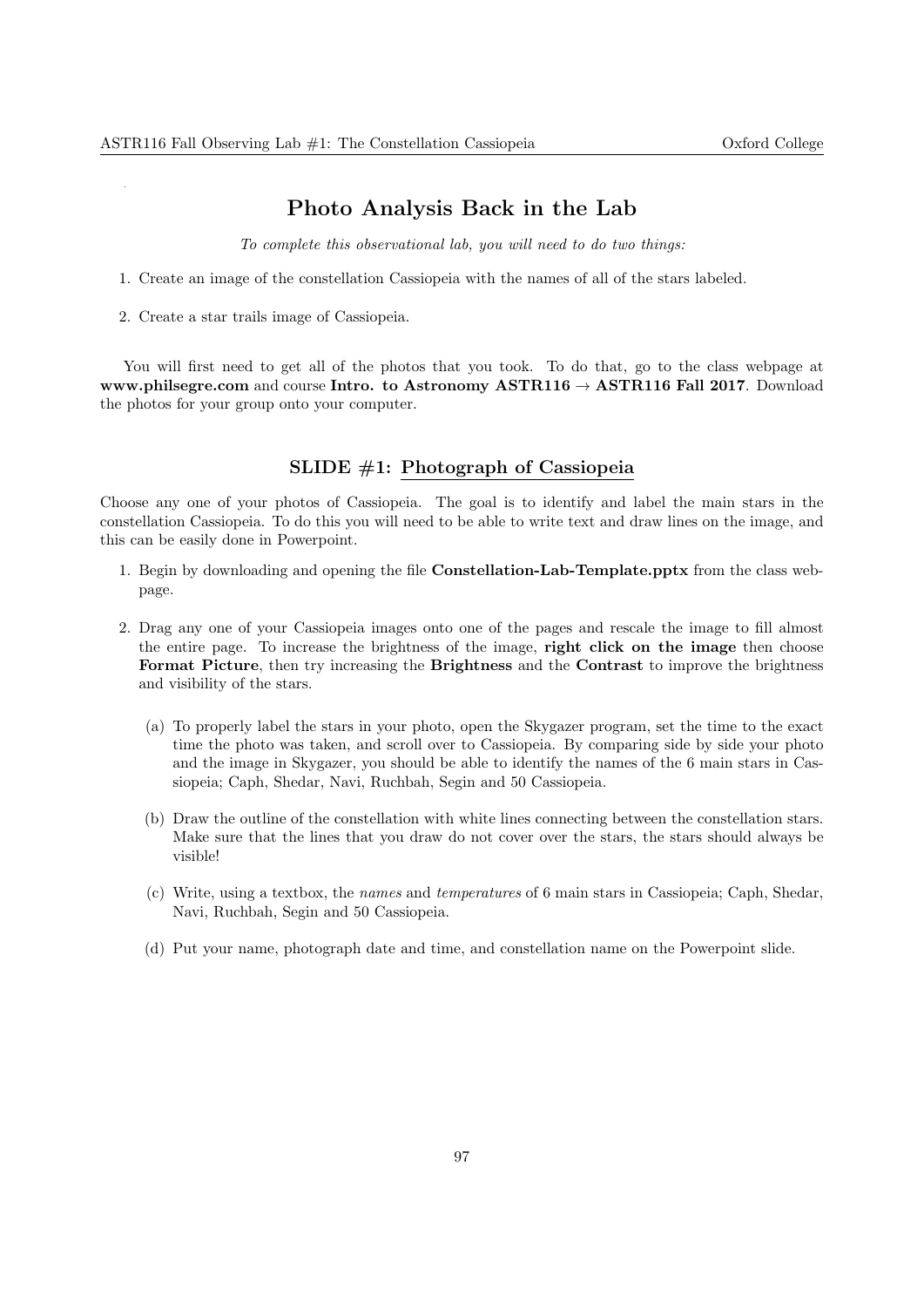## SLIDE #2: Rotating Sky: Star Trail Image of Cassiopeia

To make a star trail image from your collection of sequential photos, use the software program **StarStax**.

- 1. Download and install the program StarStax from the link on our class webpage.
- 2. Begin by opening StarStax. Choose File  $\Rightarrow$  Open Images and select all of your Cassiopeia images. You should now see them all listed on the left panel of the program.
- 3. Click on the top purple icon on the upper right of the program, this brings up the analysis panel.
- 4. Look on the panel on the right, make sure that the Blending Mode is set to Lighten. This is the option to make a star trail image.
- 5. Click on **Edit**  $\Rightarrow$  **Start Processing**. You should now see the star trails image on the screen.
- 6. Click on File  $\Rightarrow$  Save As to save your image.
- 7. To help improve the contrast of your star trail image, you can also subtract from your star trails image a picture of the average background sky (i.e. the sky without the stars). To do that, clear out all of the images in Starstax and load in only two images: (1) Your star trails image and (2) the file Background-Sky.jpg found in your picture folder. Change the blending mode in Starstax to Subtract and click on Edit  $\Rightarrow$  Start Processing (note that if the screen is totally black, check the box process images in reverse order). You should now see your star trail image with a much darker background to it.
- 8. Put your star trail image onto the second powerpoint slide and resize the image to fit.
- 9. To increase the brightness of the image, right click on the image then choose Format Picture, then you can increase the **Brightness** and **Contrast** to whatever you think improves the image quality.
- 10. Put your name, date, and title on the slide.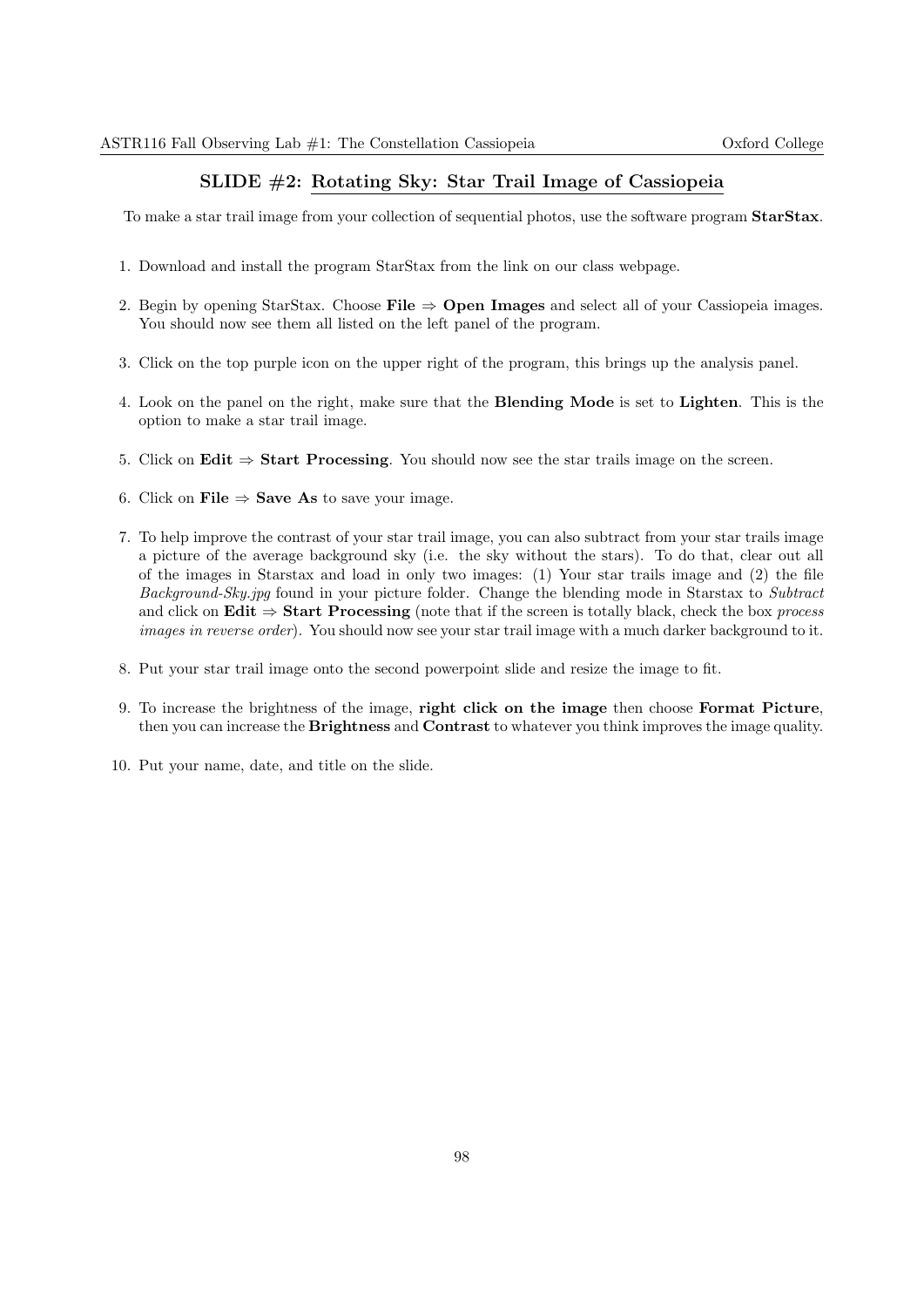.

## Star Colors, Distances, and Temperatures

Use the SkySafari app on your phone, or Skygazer/Voyager on your computer, to fill in the information about the following stars in Cassiopeia.

Star Distance Radius (Sun=1) Temperature Luminosity (Sun=1) Caph Shedar Navi Ruchbah Segin 50 Cassiopeia

Table 1: Data from Skygazer on the Stars in the Constellation of Cassiopeia

Table 2: Calculating the Luminosity of Stars in the Constellation of Cassiopeia

| <b>Star</b>   |  | $r/r_{Sun}$ $T/T_{Sun}$ Luminosity $L = \left(\frac{r}{r_{Sun}}\right)^2 \times \left(\frac{T}{T_{Sun}}\right)^4$ |
|---------------|--|-------------------------------------------------------------------------------------------------------------------|
| Caph          |  |                                                                                                                   |
| Shedar        |  |                                                                                                                   |
| Navi          |  |                                                                                                                   |
| Ruchbah       |  |                                                                                                                   |
| Segin         |  |                                                                                                                   |
| 50 Cassiopeia |  |                                                                                                                   |

- 1. Fill in data Table 1 using information found in Skygazer/Voyager for the main stars in Cassioipeia.
- 2. Fill in data Table 2 by (a) writing in the values for  $r/r_{sun}$  from Table 1, (b) Calculating  $T/T_{Sun}$  using the value  $T_{Sun} = 5800$ K, and (c) calculate the star luminosities L from the first two columns. Do your calculated values for L agree with the values from Skygazer/Voyager listed in Table 1?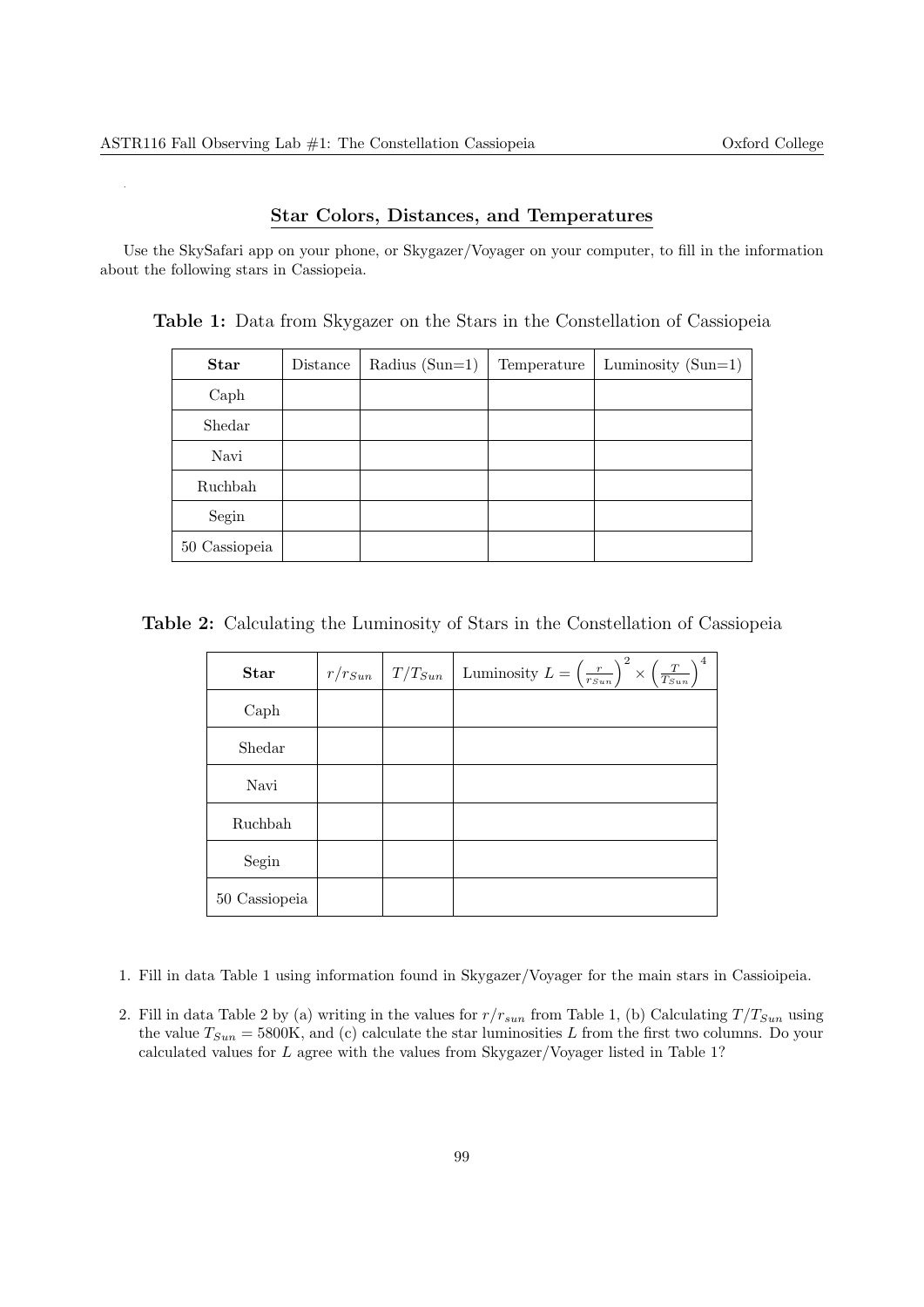3. The diagram below contains circles that represent the relative sizes of the stars in Table 1. Label the circles with the corresponding star names they represent.



4. Compare the relative brightness of the stars Caph and Navi in your photographs. Is one star much brighter than the other or are they of similar brightness? Now look at their luminosities as listed in Table 1, which are vastly different. How is that possible?

5. Look at your star trails image. Are all of the line segments the same color? Explain what you see in terms of the star temperatures.